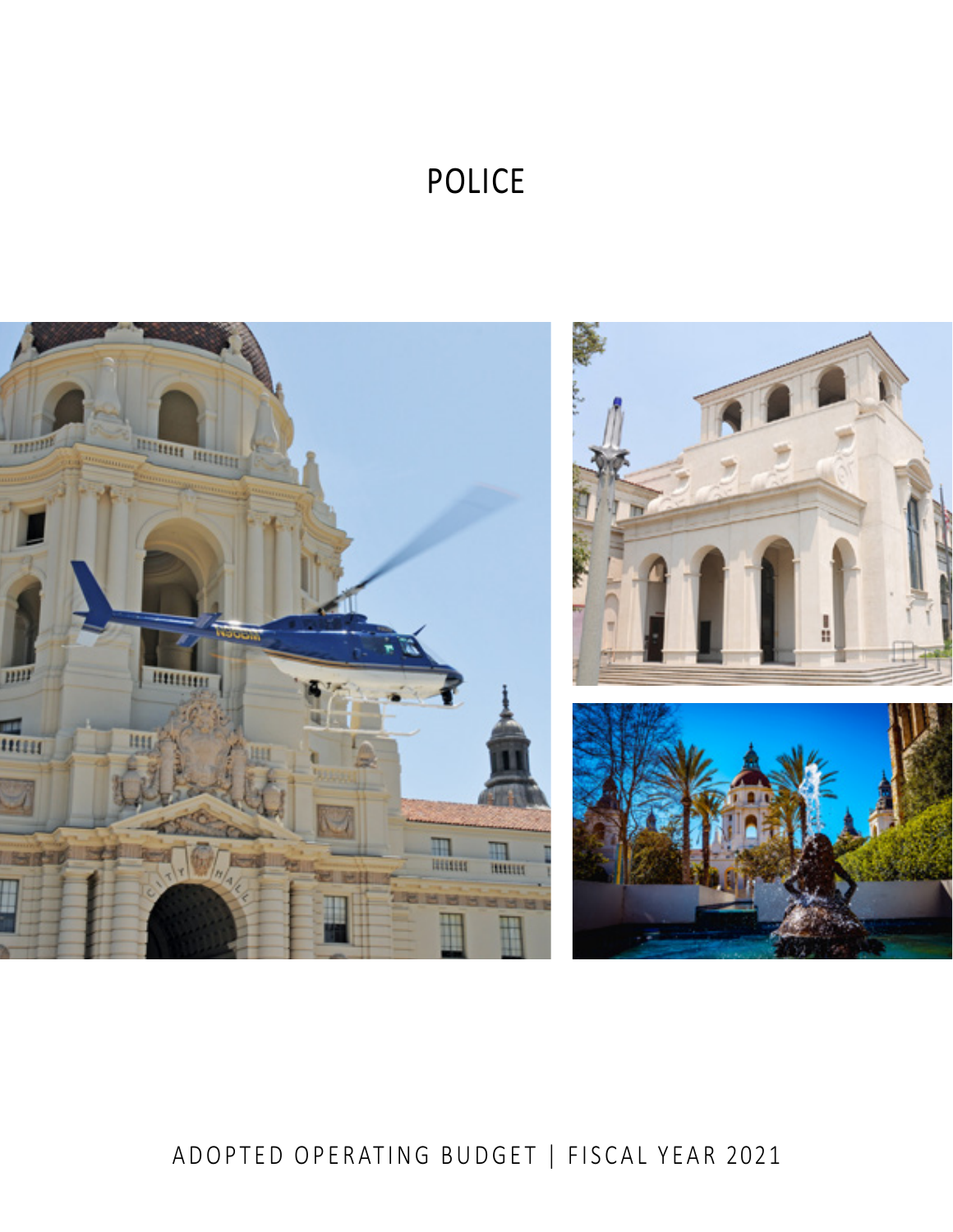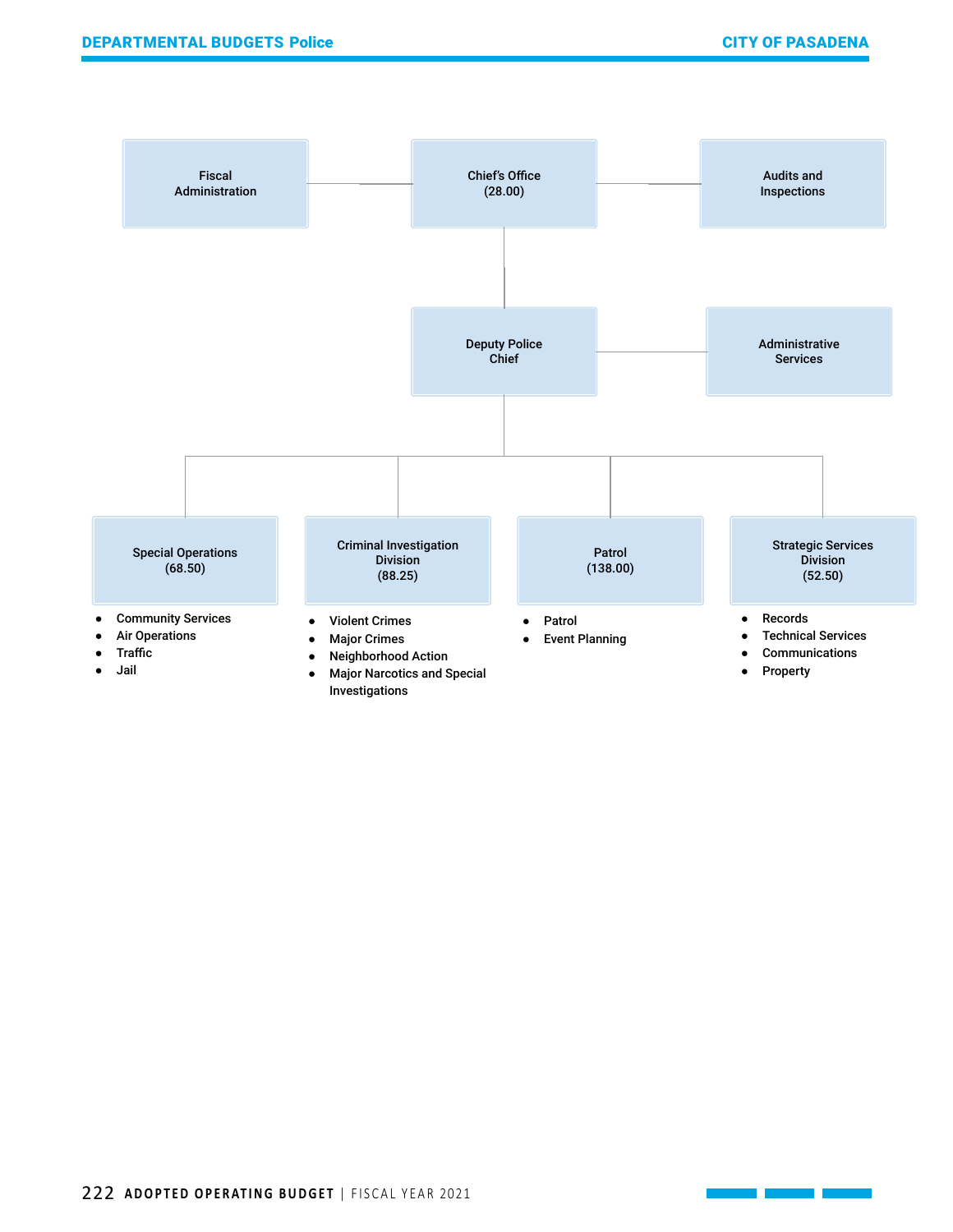# **MISSION STATEMENT**

The Police Department is a world-class public safety agency that embraces the values of Excellence, Innovation, and Integrity. To maintain the public trust, the Department strives to be a partner in the community through improved communication, shared setting of priorities and a commitment to community policing. The Department strives to effectively liaison with residents, other City departments, the community, and civic groups for the mutual goal of public safety, homeland security, and to solve neighborhood issues while adhering to the Pasadena Police Department's core values of the "Pasadena Way."

**The Pasadena Way**: The five tenets of *The Pasadena Way* were developed in 1987. These principles continue to serve as our contract with the community along with our core values. These principles define our public safety services on community engagement, investigations, and enforcement:

**"We Exist to Serve the Community**" – Service is the foundation of the value system for the Pasadena Police Department. The highest form of service is to protect the lives and property of one's fellow human beings. Our City provides an exciting and diverse environment for personal and professional achievement. We recognize that our achievements as public servants will be measured by the level of safety and well-being enjoyed by our community.

**"How We Get the Job Done Is Just as Important as Getting the Job Done"** – We have a continuing commitment to operational excellence that recognizes that the process is as important as the product. We are refining the traditional role of the police employee to instill an attitude and behavior which focuses on people in a constructive and positive way.

**"We Believe in the Personal Touch"** – This is an expressive phrase that embodies a state of mind, an approach to delivering police services that acknowledges that in order to be truly effective we must express genuine concern, with conviction, that we are in the business of serving people. We recognize the dignity of all people and treat them accordingly.

**"We are Proactive"** – Stopping crime before it occurs is our most important function. Identifying conditions which foster crime in our community and doing something about them is a joint police and community responsibility. Thinking about crime fighting is important, but preventing crime is paramount.

**"We are Fair but Firm**" – The Pasadena Police Department practices this value both within the organization and with the communities we serve. We are flexible in dealing with issues in an open and sensitive manner. However, we are committed to the consistent application of the law for the common good.

# **PROGRAM DESCRIPTION**

The Department provides citywide public safety services through the Community Service Area Policing model. Each division in the Department is focused on providing rapid and effective emergency response, assuring quality of life in Pasadena neighborhoods, youth outreach, and crime prevention and reduction efforts. The Pasadena Police Department provides distinct policing services in support of the Department's community policing effort and this strategic effort plays a vital role in the City's continued economic stability and security to ensure public safety. The Department consists of the following divisions and sections:

#### Division of the Chief of Police

The Division of the Chief of Police coordinates the activities of all divisions within the Police Department. Sections and units that fall under this division include Administrative Services, the Audit and Inspection Unit, the Fiscal Administration Unit, and office support professional staff.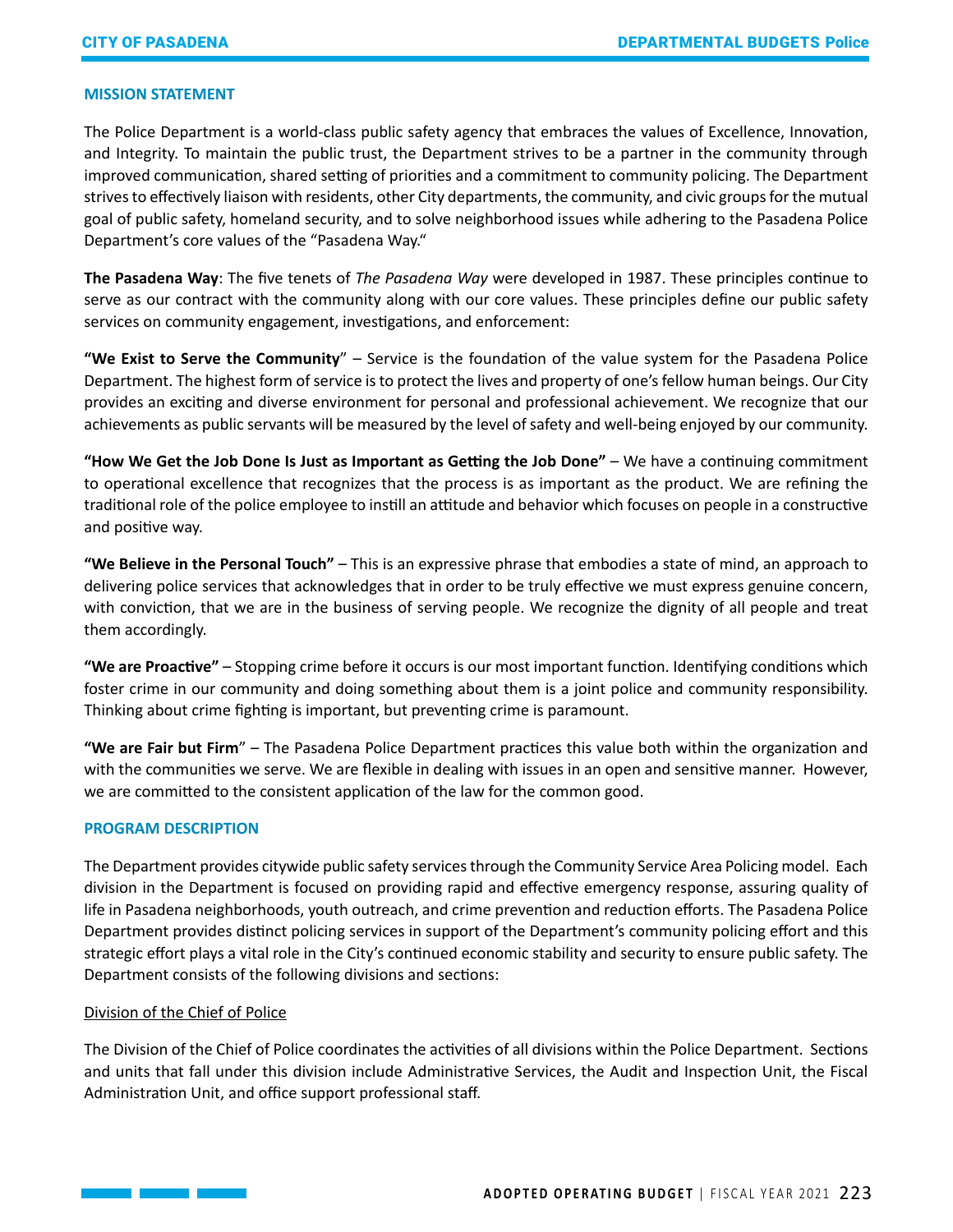Administrative Services performs one of the most important functions within the Police Department, and is divided into three distinct units – Professional Standards, Employment Services, and the Training Unit.

Professional Standards personnel are directly responsible for the thorough and objective investigation of complaints against Police Department personnel. Every service complaint and complaints of police misconduct are reviewed personally by the Chief of Police and Command Staff via a rigorous process designed to build and maintain public trust. Investigators assigned to Professional Standards work tirelessly to find the truth when members of the Police Department receive complaints related to misconduct or deviation from the overarching tenets of the Pasadena Way. Appropriate corrective action is taken when complaints are substantiated through investigation with the goal of accountability, employee development, and service delivery improvement.

The Employment Services Unit is responsible for the recruitment and hiring of Police Department personnel. Individuals wishing to join the ranks of the Police Department undergo rigorous screening to ensure suitability for public service.

The Training Unit ensures that Police Department personnel receive ongoing professional training and development. It is the goal of Police Department leadership that every employee engages in continual personal and professional development, and the Training Unit is an integral part of achieving this objective. Well-trained personnel are able to perform at a high level in order to meet the needs and expectations of those we serve.

The Audit and Inspections Unit ensures compliance with Police Department policies and procedures and ensures that those policies are contemporary and consistent with best practices. Unit personnel are responsible for the development and implementation of new policies driven by state law and other legislatively mandated requirements.

The Fiscal Administration Unit works closely with all Police Department Divisions to ensure fiscal responsibility and that applicable policies and procedures are being followed in reference to the procurement of equipment and services. Unit personnel constantly evaluate the Police Department's budgetary needs and make recommendations as needed. Additionally, the Fiscal Administration Unit monitors the overall budget of the Police Department, and reports regularly to Command Staff and key personnel to ensure budget funds are expended in keeping with expected benchmarks set throughout the fiscal year.

The professional support staff assigned to the Division of the Chief of Police provide administrative and logistical support to all divisions of the Police Department. Support staff members assist Command Staff and other department members in accomplishing a myriad of tasks in furtherance of the public safety mission of the Police Department.

# PATROL DIVISION

The Patrol Division includes the Patrol Section, the Canine Unit, the Event Planning Section, and the Counterterrorism Unit.

The Patrol Section is responsible for responding to calls for service and neighborhood crime prevention. Patrol utilizes a "Community Service Area" policing model to respond to calls for service and works with the community to develop permanent solutions to problems that impact the quality of life in neighborhoods. The police department divides the City into five Community Service Areas – Community Service Area 1 – West, Community Service Area 2 – Northwest, Community Service Area 3 – Central, Community Service Area 4 – East, and Community Service Area 5, Midtown. Each service area is assigned a lieutenant who serves as the service area commander.

The Canine Unit is specially trained to assist Pasadena Police department personnel on patrol, during special investigations, and at special events. The department currently has six police dogs used to perform a variety of tasks. Some dogs are single-purpose while others are dual-purpose. The dogs and canine officers receive specialized training in suspect apprehension, drug detection, article detection, and explosive detection.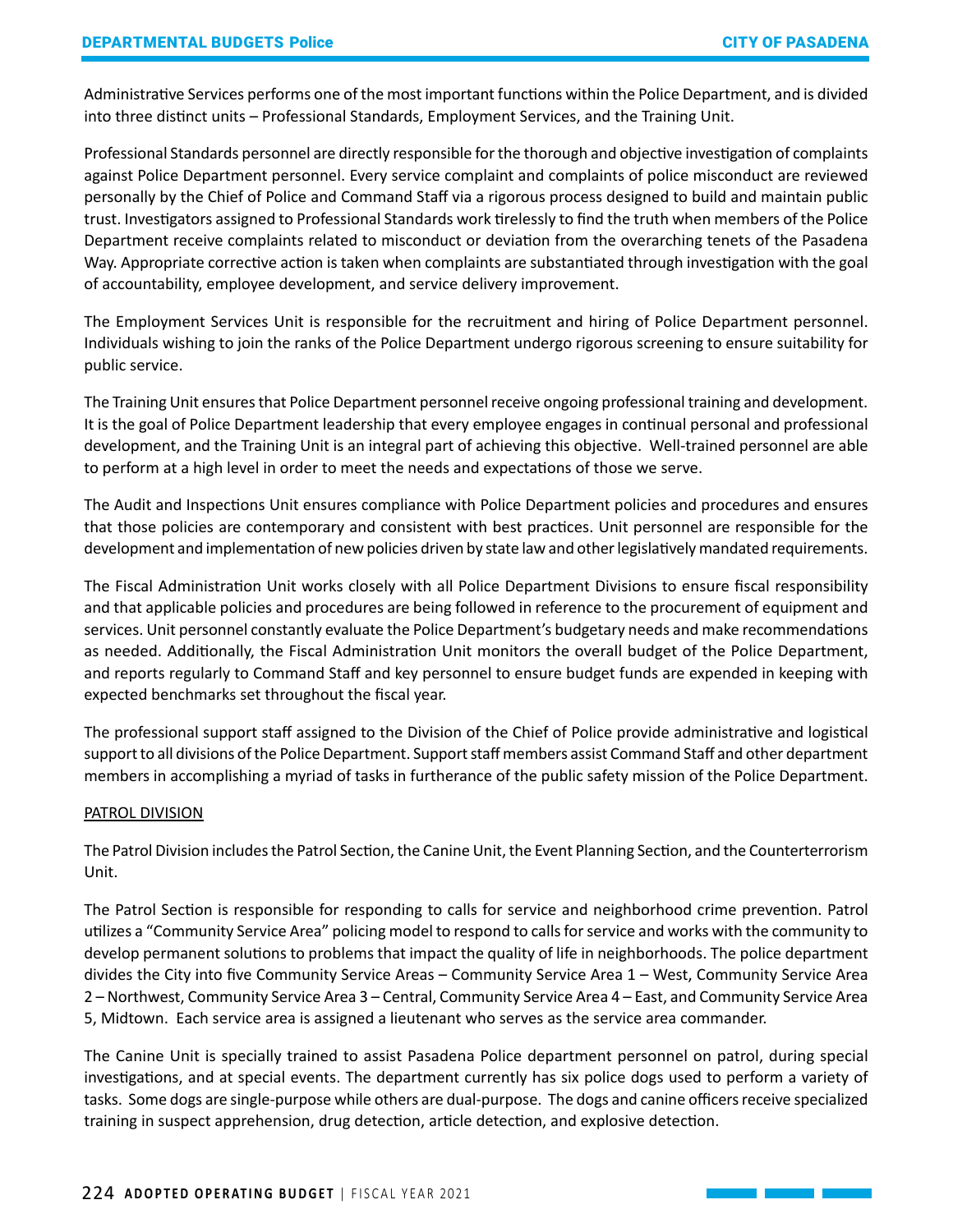Event Planning is responsible for planning and staffing City-sponsored and privately funded events within the community and at the Rose Bowl Stadium. Over one million people visit the Rose Bowl and Pasadena venues to enjoy concerts, international and local sporting events, and a host of other special engagements. The Event Planning Section ensures safe and enjoyable environments for those who visit, work, and live in Pasadena.

The Event Planning Section successfully planned and organized local, state, and federal resources for the Tournament of Roses Parade and the Rose Bowl game. Additionally, the Rose Bowl has become a year-round venue for moderate to large-scale events as the unit successfully planned and staffed 43 events to include Americafest, international soccer matches, music concerts, the Rose Bowl game, UCLA football games, The world famous R.G. Canning flea market, and several festivals and charity events.

In 2019, the Event Planning Section staffed 134 special events citywide such as the Black History Parade, the Latino Heritage Parade, NAACP Image Awards, and the Doo Dah Parade; this excludes multi-day events and Old Pasadena foot beat. Additionally, the section staffed 225 movie permits requiring 984 officer positions. The Event Planning Section contracted for supplemental law enforcement services with the Los Angeles County Sheriff's Department, El Monte Police Department, La Verne Police Department, and South Pasadena Police Department to reduce force hiring Pasadena police officers to work major special events at the Rose Bowl and Rose Parade.

The Counterterrorism Unit is committed to the prevention of terrorism by staying current on local, regional, and national threat levels in collaboration with State and Federal law enforcement partners. The unit provides dignitary protection and monitors threats of civil disobedience. Members of the Counterterrorism unit provide public education and critical infrastructure protection to City personnel and structures.

The Counterterrorism Unit maintains critical relationships with federal, state, and local law enforcement agencies to obtain all available information and resources to ensure the safety and security of the community. Existing grant funding provided, equipment, training and security enhancements to better protect the community and first responders.

# Criminal Investigation Division

 $\mathcal{L}(\mathcal{L}^{\text{max}})$ 

The Criminal Investigations Division (CID) encompasses the Violent Crimes Section, Major Crimes Section, Special Investigations Section, Forensic Services Section, and the Neighborhood Services Section. This Division is home to the Neighborhood Action Team, Park Safety, and the Homeless Outreach Psychological Evaluation Team. CID is responsible for investigating criminal activity, locating and arresting wanted fugitives, addressing quality of life issues in the community, interacting with people suffering from homelessness or mental health crisis, securing the safety of our local parks, and processing crime scenes. The division as a whole is responsible for gathering intelligence, solving crimes, identifying crime trends, and administering violence reduction efforts through a balance of prevention, intervention, and enforcement activities.

Violent Crimes Section- Highly trained robbery/homicide detectives have now been integrated with special enforcement officers to not just investigate crimes against persons after they have been committed, but also focus on career criminals and illegal gun possession to interrupt and reduce violence in our community. Special Victim Unit personnel investigate crimes involving sexual, domestic, and interpersonal violence, creating a path of advocacy and intervention to build healthy relationships in both families and the community. There is also a focus on breaking the cycle of recidivism with community members returning from incarceration by participating in programming that helps the previously incarcerated through systems navigation, case management, life skills, financial literacy and job skills as we partner with community based organizations to leverage successful outcomes.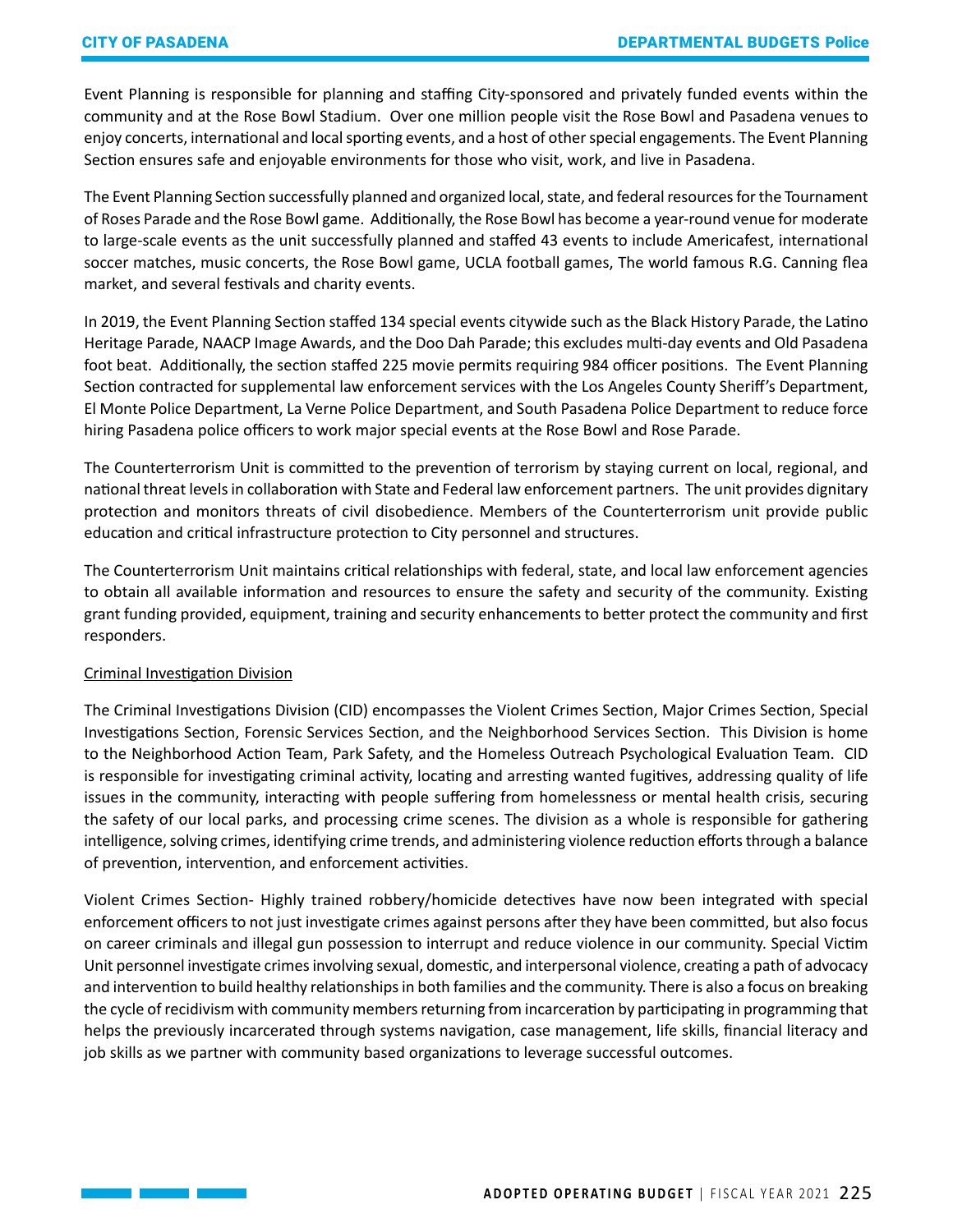Major Crimes Section – These specialized detectives investigate a multitude of crimes ranging from residential and commercial thefts to include auto burglary, forgery, and fraud. Such disciplines that remain a focus of high concern also include financial crimes and technology crimes that have emerged due to technological advances. Additionally, the Fugitive Apprehension Unit has partnered with the US Marshals to investigate and locate wanted fugitives who continue to commit crimes in our community. This effort effectively decreases the number of fugitives in the community, which ultimately has a positive impact on reducing the commission of additional crimes.

Special Investigations Section – Investigates both long term and short term drug activity in and around the City of Pasadena. This unit also participates in the High Intensity Drug Trafficking Task Force, working in collaboration with other law enforcement agencies. The Special Investigations section scrutinizes vice related crimes such as violations at liquor license establishments and massage businesses, and are highly focused on eradicating incidents of human trafficking cases as they occur. This section works closely with the Planning and Permitting Division of the City to balance effective regulatory requirements of businesses starting in Pasadena.

Forensic Services Section – Experts provide crime scene documentation including photography/videography, evidence collection, analysis, and processing. Forensic Specialists are also responsible for fingerprint comparisons as well as providing expert witness testimony. These services are also provided to some neighboring cities under contractual agreements.

Neighborhood Services Section - Structured to provide mission-based services focused on reducing violence, quality of life issues, and homeless related concerns. Deployments of these units focus of neighborhood livability and chronic problems within business districts, parks, and public transportation such as the Metro Gold Line locations. This team takes a holistic approach to improve the living conditions and reduce impact from a street based approach to engage, assess, and provide direct links for housing, mental health, and substance abuse services.

#### Special Operations Division

The Special Operations Division is home to the Police Department's specialized sections. This division encompasses the Air Operations Section, the Traffic Section, Community Relations, and our jail facility. All of these sections play an important role in supporting the mission of the Police Department and serving the community.

Each year, the Air Operations Section personnel respond to hundreds of calls for service, and often are the first officers on scene at critical and in progress incidents. This aerial response to emergency calls for service is a "force multiplier" for police personnel, and contributes greatly to safety for both members of the public and first responders, including Fire Department personnel. The Air Operations Section supports not only the Police and Fire Departments. Other City departments served by Air Operations include Public Works, Code Compliance, and the City Attorney's Office. Air Operations also supports the Health Department through the abatement of improperly maintained swimming pools, which pose a public health risk. In addition to its Pasadena based service, the Air Operations Section manages one of the largest regional law enforcement helicopter programs in the nation. This allows the Pasadena Police Department to serve as an outstanding regional partner to law enforcement and public safety agencies across a wide geographical area.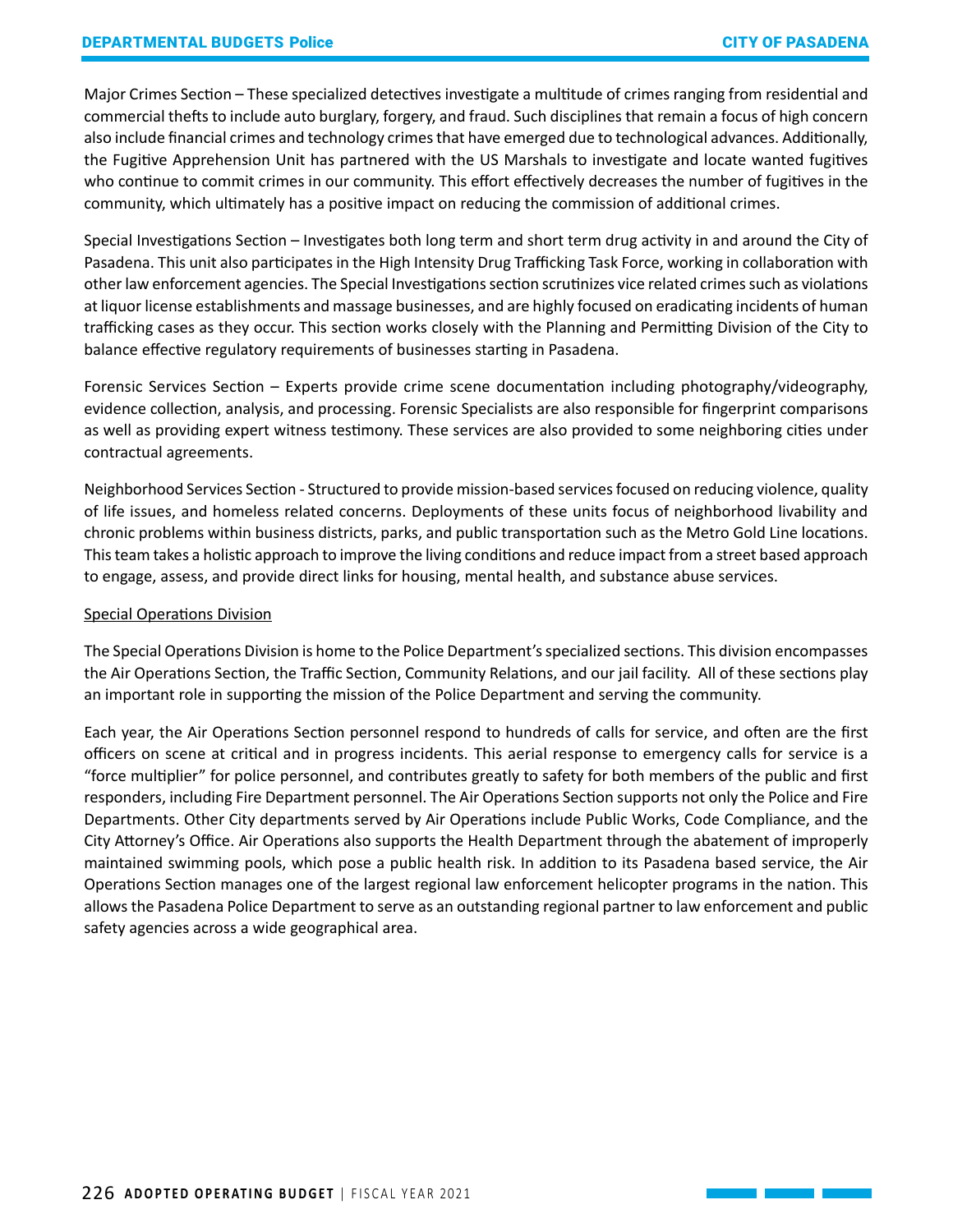The Traffic Section is responsible for providing both general and targeted traffic related enforcement throughout the City of Pasadena. The traffic section is responsible for the investigation of fatal and near fatal traffic collisions, and uses cutting edge three-dimensional scanning equipment to document collision scenes. Traffic Section personnel undergo extensive training to include collision reconstruction, which allows them to testify as experts in complicated court cases in collaboration with the Los Angeles County District Attorney's Office. Traffic Section personnel are also highly trained in the detection of driving under the influence, and are instrumental in preventing unnecessary deaths through both education and enforcement. Each year, the Traffic Section works closely with the California Office of Traffic Safety to obtain grant funding for enforcement and education programs that help keep motorists, bicyclists, and pedestrians safe. This is in keeping with the goal of promoting the use of bicycles and walking as alternate forms of transportation in the community.

Community Relations integrates the Police Department's community outreach and crime prevention programs, including youth programs, into the Department's mission. Personnel assigned to Community Relations engage both residents and members of the business community with the goal of preventing crime and building and maintaining relationships with those we serve. Community Relations is responsible for the Police Department's Community Police Academy, which has been overwhelmingly successful in showing people the inner workings of the Department. For our Spanish speaking community members, the Community Police Academy en Español has been vital in building relationships and trust. The Police Department's youth outreach is coordinated through Community Relations, and includes the successful Police Activities League program. This program is specifically designed to assist young people in being successful in school and in maintaining a healthy lifestyle through sports and enrichment activities.

The Pasadena City Jail is a full service, Type 1 facility staffed with highly trained personnel. Each year, over six thousand arrestees move through the detention facility while in the process of navigating the criminal justice system. The Pasadena City Jail is progressive, and stands ready to assist our community members in moving toward positive outcomes that do not involve arrest and incarceration.

Also under the umbrella of the Special Operations Division are the Police Department's SWAT team and Crisis Negotiation Team. The Pasadena Police Department SWAT team is staffed by highly trained individuals from throughout the department. These first responders collectively bring hundreds of years of police experience to bear in the resolution of high risk incidents throughout the City. Every team member's primary focus is on the preservation of life and public safety. As such, the Police Department's Crisis Negotiation Team works closely with SWAT personnel to bring dangerous situations to safe and desirable outcomes. CNT members are specially trained to effectively interact with individuals who are barricaded or who are experiencing mental health emergencies.

The role of our CNT personnel does not end with members of the public in need. They are integral members of a team of people who work to keep members of the Pasadena Police Department performing at their best. Police Department leadership recognizes and acknowledges the personal and professional stress associated with being a first responder. The result is an ever growing departmental culture of wellness designed to keep Police Department personnel healthy both physically and emotionally. CNT personnel are available to their fellow department members whenever they are needed, and provide an integral role in the wellness of Police Department sworn and professional staff members.

# Strategic Services Division

The Strategic Services Division is split into three main functional areas: the Records Management Section, The Property and Evidence Section and the Communications Section.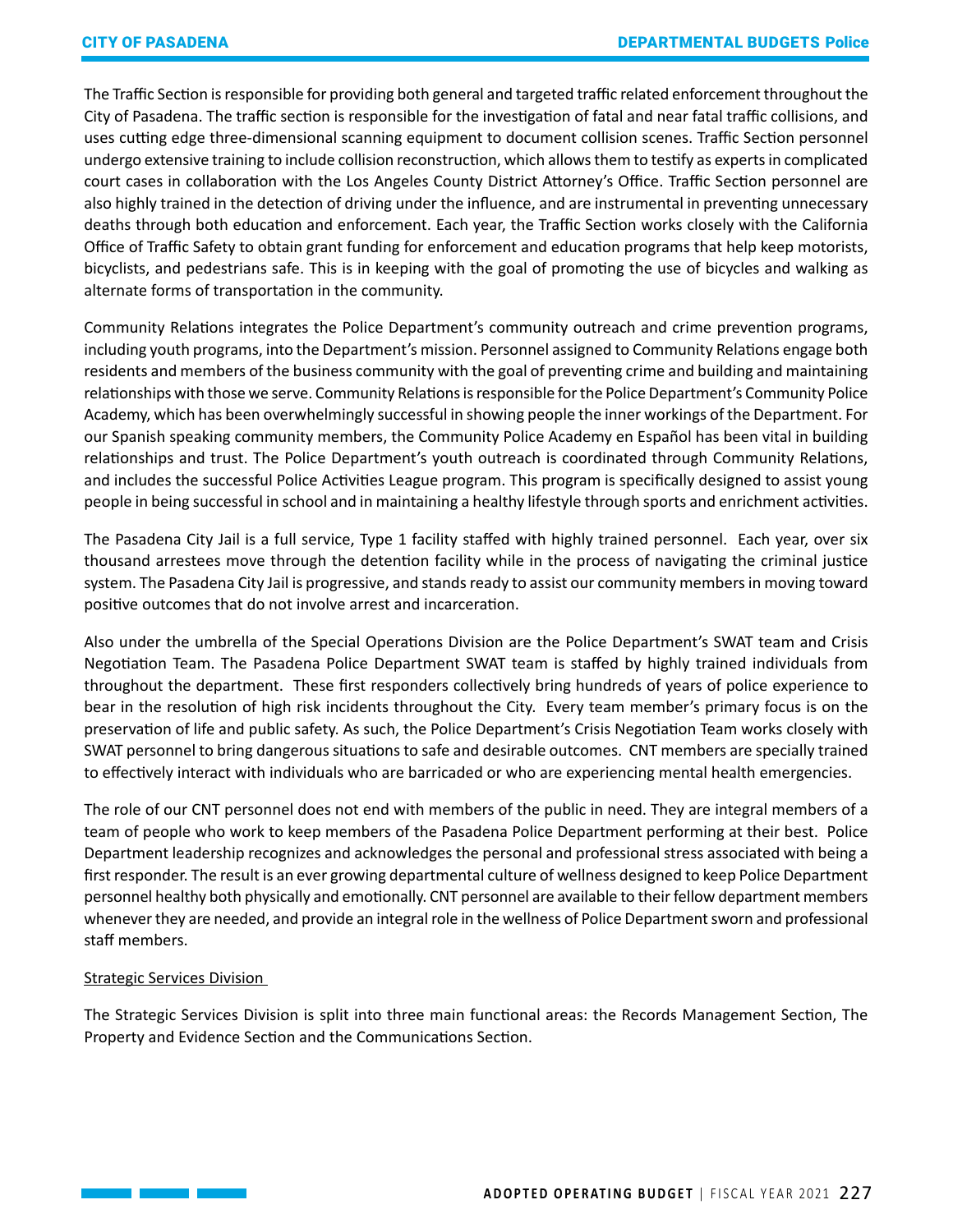The Records Management Section is responsible for the maintenance, dissemination, and security of all criminal investigation documentation. The section processes over 50,000 incoming records, police reports and citations each year. Records personnel staff the public front counter and handle the daily requests for copies of traffic reports, criminal reports, vehicle releases and other services. Records personnel also provide data entry for state and federally mandated police records systems as well as oversight of warrant and extradition systems and dissemination of police records information pursuant to the Public Records Act. Records personnel are responsible for complying with state and federal laws and regulations, identifying vital records and implementing strategies for preserving information and records. Personnel in Records provide for data collection and information access and retrieval. Police building services is also managed from within the Records Section.

The Property and Evidence Section maintains proper chain of custody and disposition for all items held as evidence, safekeeping, or found. Personnel strive to maintain evidence in the same condition as received and to preserve the integrity of the evidence being held for court exhibits. Access to the property room is restricted to authorized personnel only, in order to maintain the integrity of the property and evidence stored. Body worn camera management is also a function of Property and Evidence personnel.

The Communications Section is home to the dispatch center, the Technical Services Unit and the Fleet Management Unit. In the dispatch center, Police Department dispatchers processes more than 261,000 emergency and nonemergency telephone calls, which include over 67,000, 9-1-1 and text to 9-1-1 calls annually. Dispatchers also assigned over 118,800 calls for service to field personnel. The police dispatchers are highly trained individuals and play a vital role in emergency response, which extends far beyond just dispatching calls for police. Duties include monitoring and processing of critical intra-city alarms, processing and management of 16 department radio talk groups including the monitoring and processing of several intra-city talk groups. In cooperation with the City's Department of IT - Radio Shop, personnel monitor and manage all department mobile and portable radio devices.

The Technical Services Unit, in cooperation with the City's Department of IT, is responsible for planning, management, user support, deploying of new technology, maintaining highly reliable networked systems and servers, department web pages, desktop and in-car computers, printers/copiers/scanners, and unique in-building and in-car technology assist with other non-emergency police support services.

The Fleet Management Unit in cooperation with the City's Fleet Department is responsible for the planning, management and maintenance of the entire Police fleet.

# **DEPARTMENTAL RELATIONSHIP TO CITY COUNCIL GOALS**

# **Ensure Public Safety**

The Department directly supports the City Council Goal to Ensure Public Safety. It is accomplishing this directive by providing effective, quality service in neighborhoods and commercial centers, reinforcing the message that businesses and safe neighborhoods are a vital part of the Pasadena community. The Department continues to enhance Community Service Area Policing and to decentralize traditional law enforcement services. Problem solving and partnerships with community organizations and residents remain the focus of community safety and crime prevention efforts.

In addition, regional partnerships including Foothill Air Support Team, Los Angeles Interagency Metropolitan Police Apprehension Crime Task Force, High Intensity Drug Trafficking Area Task Force, the Los Angeles Regional Internet Crimes Against Children Task Force, and Los Angeles County Department of Mental Health Department help ensure that the Department can maximize the services it provides.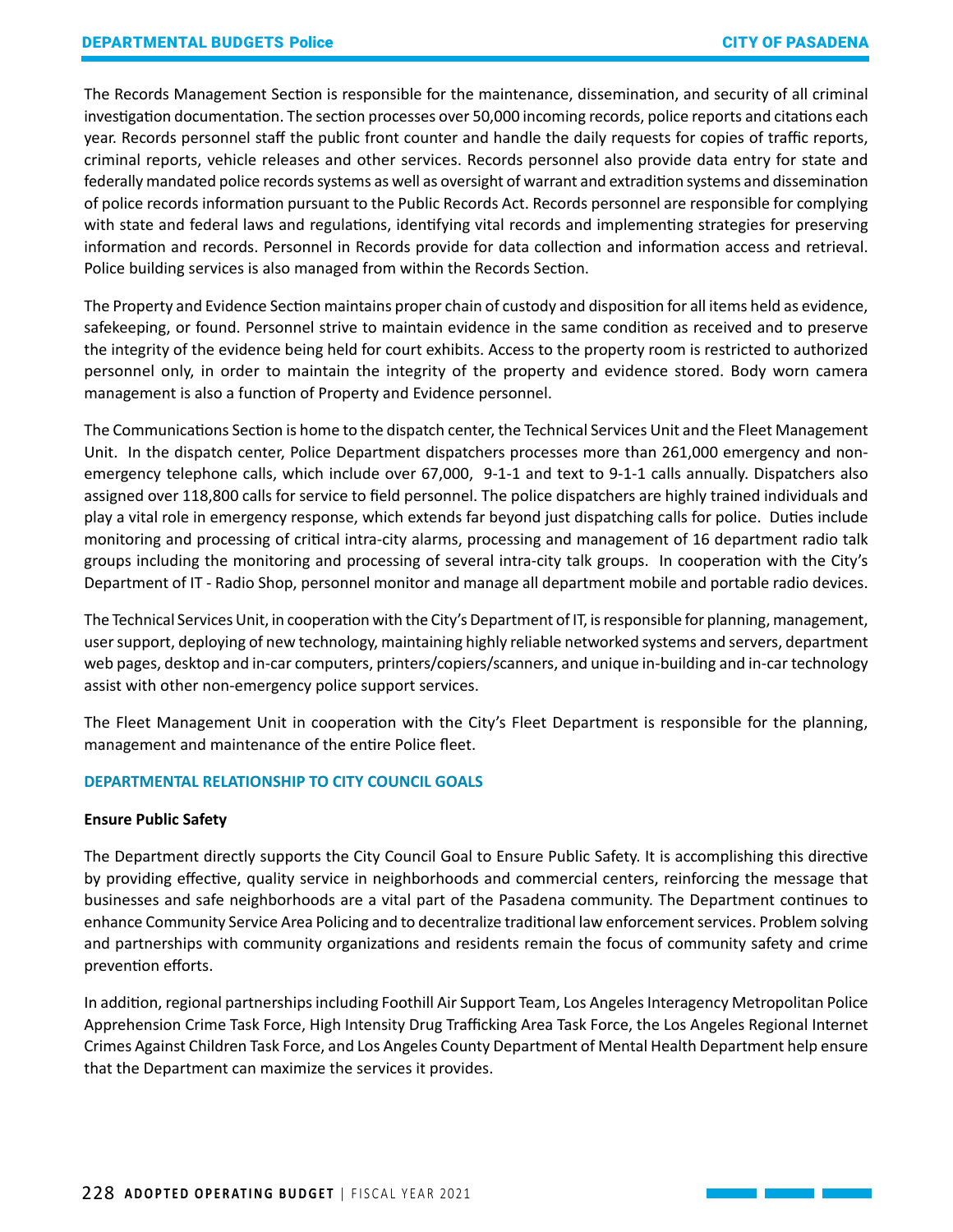## **FISCAL YEAR 2020 ACCOMPLISHMENTS**

### Police Department Reorganization

Since 1996, the Pasadena Police Department has engaged in service area policing. This model involves Lieutenants being directly responsible for all issues within designated geographical areas. A look toward the future tells us we will need a new policing paradigm – one that is more neighborhood based which meets the needs and demands of our community. This requires a restructuring of the Police Department to become more agile in addressing issues both now and into the future. The change is not a break from service area policing. Rather, it is an enhancement that will allow the Police Department to be more agile in the way services are delivered. Both sworn and nonsworn personnel will be key factors. Officers and community members will form partnerships to solve crime and quality of life issues through the City. Our service delivery model will continue to be driven by the tenets of the "Pasadena Way".

The Police Department reorganization is a redistribution of resources within the organization. Specific outreach, enforcement, and investigative units have been aligned under Division Commanders to ensure a service delivery model that builds and maintains trust within the community. This new alignment will allow Police Department personnel to respond to neighborhood concerns and problems quickly and efficiently, and will encourage partnerships on multiple levels to establish and maintain success in ensuring a high quality of life for those who live, work and recreate in our beautiful City.

# Youth Diversion & Development

In January 2017, the Los Angeles County Board of Supervisors unanimously approved a motion to advance a comprehensive countywide approach to equitably improving youth outcomes and community safety by establishing a central coordinating Office of Youth Diversion and Development (YDD), that would support a network of effective, equitable, community-based Diversion services for young people in lieu of seeking prosecution after arrest through partnerships with local law enforcement agencies in communities throughout the County. In 2019, the Pasadena Police Department partnered with the Office of Youth Diversion & Development with funding to help divert juveniles from the criminal justice system while breaking the cycle of arrest and recidivism.

# Homeless Project Committee

The Police Department has collaborated to form the Homeless Project Committee for the purpose of educating employees in utilizing a holistic approach to improve living conditions and reduce the impact of homelessness in our community neighborhoods, parks, and business districts. The focus is to identify internal resources as well as community based organizations and nonprofits doing the work in prevention and intervention. Building these relationships helps educate stakeholders as to systems navigation, existing case management structures, locations to establish warm hand-offs and a method to not overlap resources as we collaboratively attempt to service those most in need.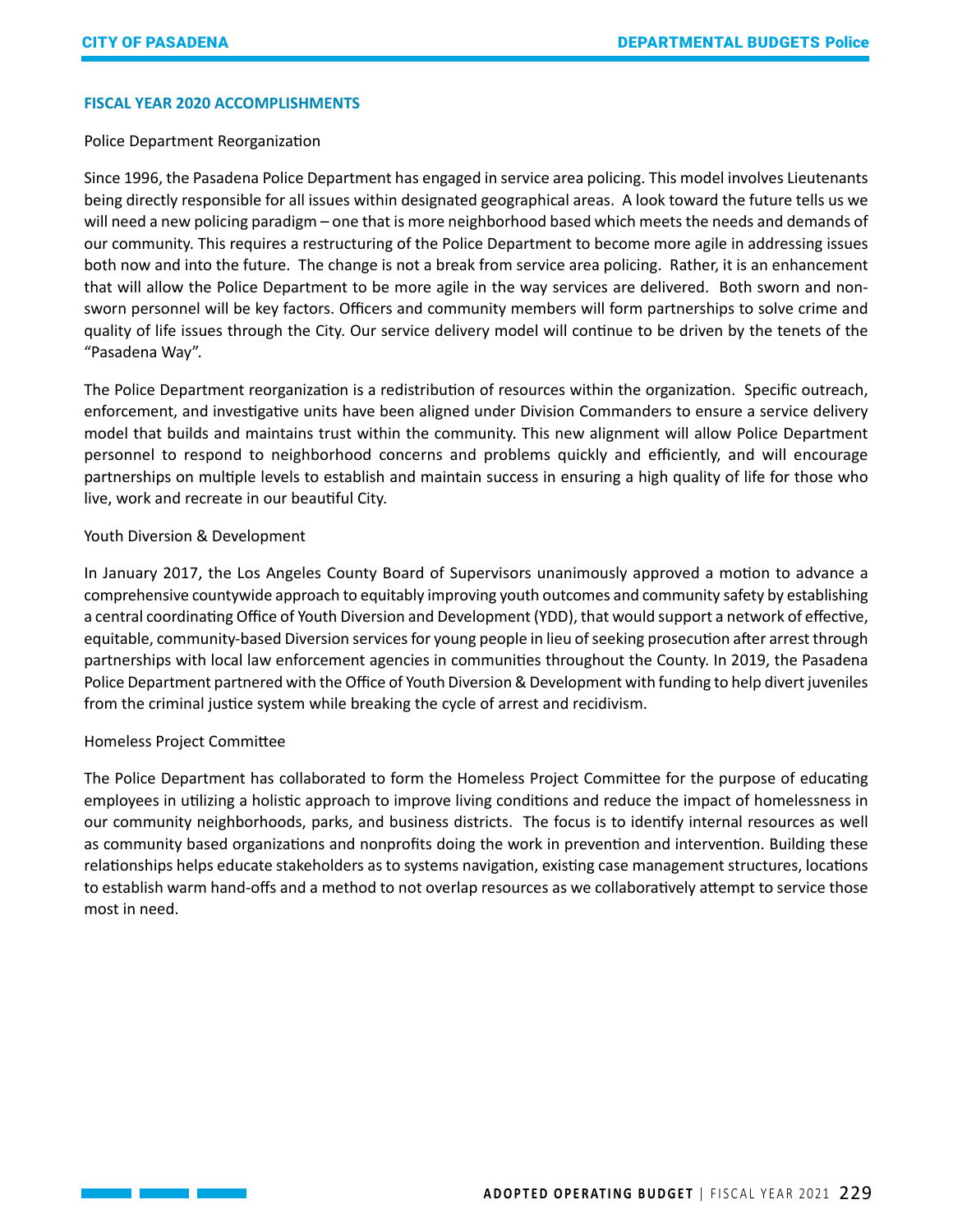### SART & DART Program

Pasadena Police Special Victim Detectives have partnered with Peace over Violence Sexual Assault/ Domestic Abuse multidisciplinary response teams as an interagency, coordinated response to survivors of sexual and domestic violence. This collaboration provides a trauma informed approach to survivors to meet the needs of each victim/ survivor and to effectively hold offenders accountable. SART/DART members are first responders, Detectives, Sexual Assault/Domestic Violence Advocates from Peace over Violence, forensic nurses and prosecuting attorneys. Peace over Violence advocates ensure victims understand their rights as a victim of crime, are treated with respect and dignity, provided support, listened to, and guide the survivor through the healing process and beyond. Peace over Violence provides comprehensive services to all victims of sexual and domestic violence, to include several workshops that were held at various community centers during the past year. This team has also assisted with emergency shelter placement, legal advocacy, advocating for victims with police or other entities, accompanying them to court, assisting with restraining orders and guiding them through the criminal and/or civil process as needed.

# Verdugo Regional Crime Lab Partnership

The Pasadena Police Department is partnering with the Verdugo Regional Crime Laboratory to promote increased efficiency, capability and coordinated law enforcement efforts in the area of forensic computer examinations and investigations. This includes the integration of forensic computer hardware, software, investigation, and sharing of criminal justice information, data, and other forensic computer issues related to criminal investigations. This partnership is essential to further develop the expertise of PPD's Computer Forensic Examiners. PPD's examiners are working towards becoming certified experts working in an accredited lab.

#### Gun Violence Restraining Orders

Assembly Bill 339 requires law enforcement agencies to, on or before January 1, 2021, develop/adopt written policies and standards regarding the use of gun violence restraining orders. The Pasadena Police Department has taken proactive measures to comply with AB 339. The police department has partnered with the Pasadena City Prosecutor's Office to roll out department wide training based on this initiative.

# Real Estate Fraud Grant

In 2008, the California Legislature amended a law which provides grant funds to local law enforcement and prosecutorial agencies to enhance their capacity to deter, investigate, and prosecute real estate fraud. Such programs are funded by a filing fee for real estate documents recorded in Los Angeles County. The Pasadena Police Department used this funding to produce a real estate fraud video as a crime prevention tool for the community. Financial Crime Investigators hosted a series of five community meetings in partnership with the Los Angeles County District Attorney's Office focused on crime prevention to educate and safeguard the senior community against financial and real estate fraud. Topics discussed at the community meetings included real property fraud prevention, estate planning, wills and living trusts, reverse mortgages, and title insurance.

#### Habitual Drunkard Prevention and Advocacy

The Neighborhood Action Team identified numerous individuals as habitual drunks based up their persistent arrests and activities in the business districts. This team also created a flyer as an education tool to off-sale liquor establishments in the City of Pasadena. Over 70 liquor licensed establishments were provided the information to leverage them to not sell alcohol to obviously intoxicated or habitual drunkards. The education component had an immediate impact upon implementation.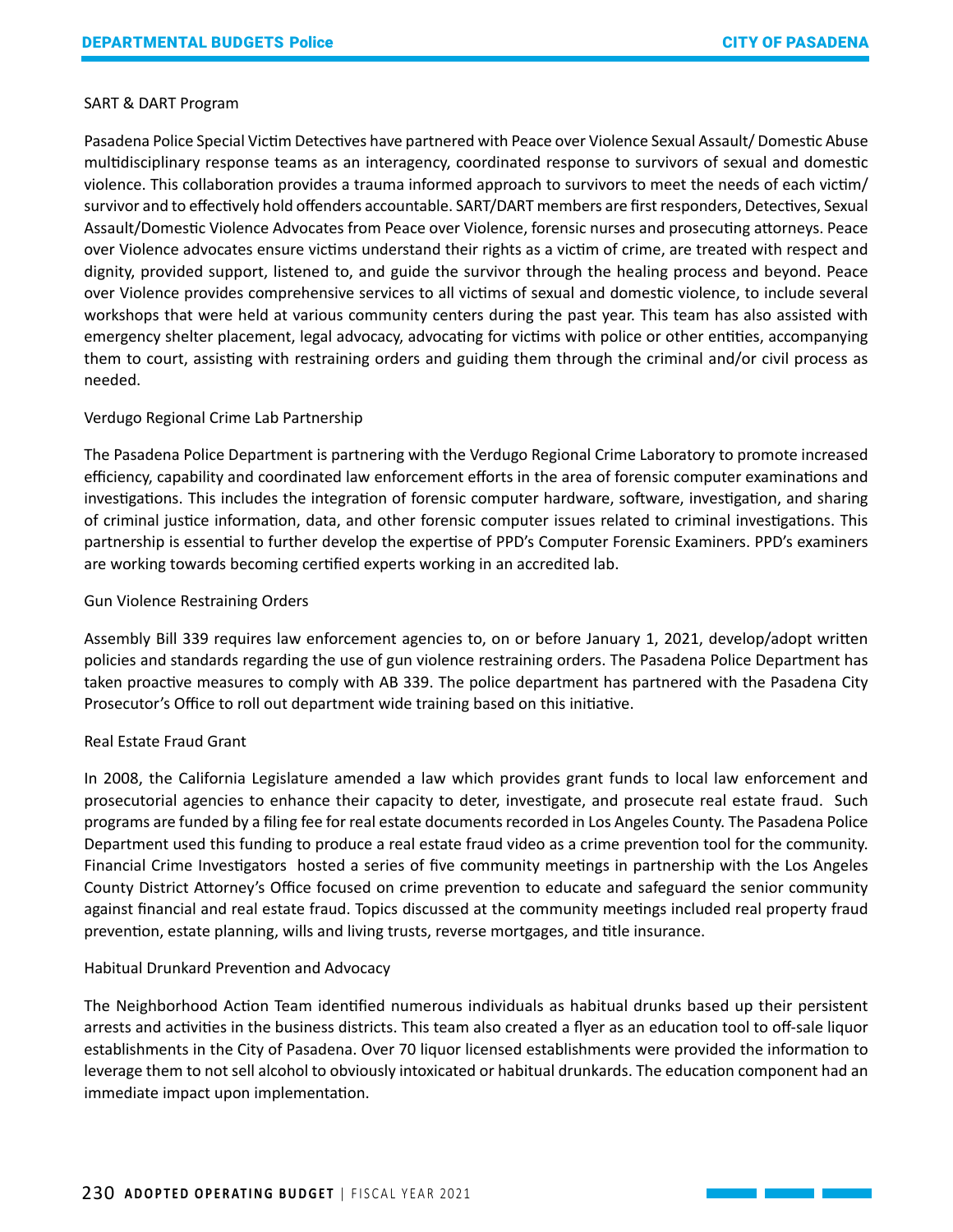# Building Remodel

The Police Department has been in need of an interior remodel to the majority of its office space and public areas. The remodel will facilitate the department's planned reorganization that is underway. This will be the first major remodel in almost 30 years. The Police Department remodel will safeguard employees, modernize the workspace, improve recruitment and retention, increase productivity and team collaboration, and accommodate the growing use of technology. The design phase began in November of 2019, and the project is currently underway.

# Personnel Retention

The retention and recruitment of Police Department personnel is an ongoing challenge. Law enforcement agencies across the nation are faced with issues pertaining to finding and hiring qualified personnel who are passionate about serving the community. The Pasadena Police Department is no exception, however recent recruitment and hiring practices used by the Police Department have proven effective in filling vacancies in both the department's sworn and professional staff ranks. This proactive approach will continue to serve us well, as the Police Department seeks to hire people from the local area who can have a meaningful impact for those we serve.

# Use of Force

Issues related to police use of force remain in both the local and national narrative. The Police Department has chosen to take a progressive stance in the way force is used and administered. In order to ensure adherence to policy and procedure, every categorical use of force employed by a Police Department employee is reviewed by the Chief or Police and Command Staff. Any violations of policy, procedure, or state law are handled appropriately through a robust internal affairs investigation process. Of equal importance is ongoing training provided to our personnel which stresses tactics specifically designed to reduce uses of force and bring about positive outcomes. These efforts led to a 54% reduction in kicks and strikes used by Police Department personnel in calendar year 2019 when compared against statistics from calendar year 2018.

# Building and Maintaining Public Trust

Along with use of force, the building and maintaining of public trust is a priority for Police Department personnel. The Police Department enjoys a high level of trust with the community it serves and strives to be as transparent as possible. To this end, the Police Department developed a series of community engagements throughout the year to increase dialogue between the department and those we serve. These efforts include the Chief's Advisory Council, the nationally known "Why'd You Stop Me" training, and the Policing 101 series which exposes members of the community and the media to various real life aspects of law enforcement.

# **FISCAL YEAR 2021 ADOPTED BUDGET**

# **Operating Budget**

 $\mathcal{L}(\mathcal{L}^{\mathcal{L}}_{\mathcal{L}})$  , where  $\mathcal{L}^{\mathcal{L}}_{\mathcal{L}}$ 

The FY 2021 Adopted Budget of \$91,093,224 is \$1,274,333 (1.4 percent) higher than the FY 2020 Revised Budget. This increase is primarily attributed to negotiated salary increases as well as increased SPERS, PERS and General Liability Insurance costs.

# **Personnel**

A total of 375.25 FTEs is included in the FY 2021 Adopted Budget. Personnel appropriations of \$78,435,304 is \$2,118,215 (2.8 percent) higher than the FY 2020 Revised Budget. This increase is due to negotiated salary increases and corresponding benefits.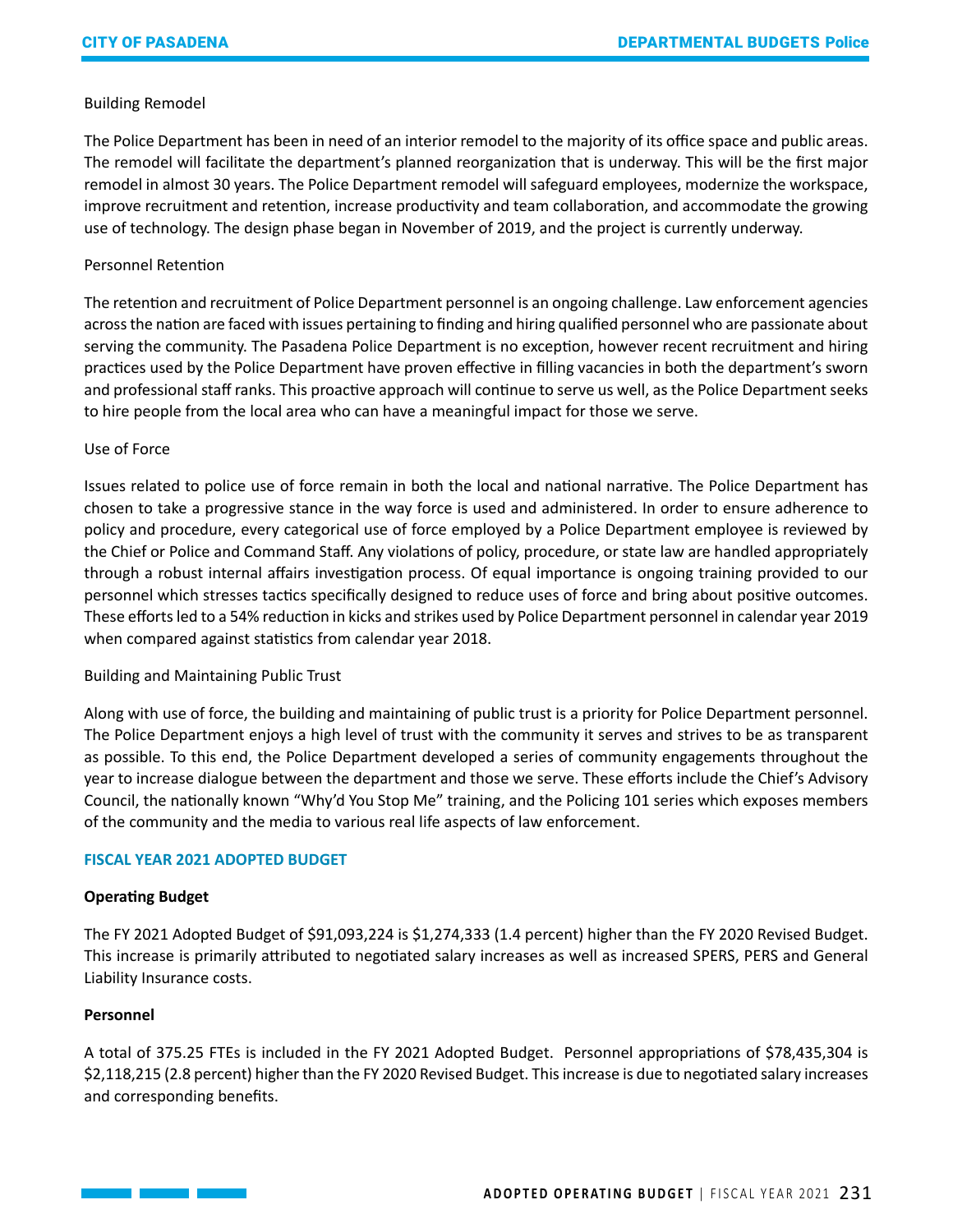#### **YEAR-OVER-YEAR BUDGET CHANGES**

#### **General Fund - 101**

The General Fund's 1.5 percent increase of \$1,236,640 is primarily attributed to increased SPERS, PERS and General Liability Insurance costs.

#### **Other Funds**

Los Angeles Interagency Metropolitan Police Apprehension Crime Task Force Fund 104 remains flat as compared to the FY 2020 Revised Budget. Foothill Air Support Team Fund 108 increased by 3.9 percent and this can be attributed to increased personnel and SPEARS costs as well general CPI increases for supplies and services. Supplemental Law Enforcement Fund 201 budget has increased by \$14,978 or 4.3 percent. This is attributed to increased personnel costs. Public Safety Augmentation Fund 202 budget has increased by approximately \$6,816 or 0.4 percent. Staff is evaluating this fund to ensure fund balance is not depleted. The movement of lower paid staff has enabled the fund to remain flat in FY 2021. Asset Forfeiture Fund 207 budget has increased by \$20,732 or 6.8 percent. There is an increase for General Fund Projects Fund 105 of \$57,000 or 1.7 percent. This fund is remaining flat.

#### **FUTURE OUTLOOK**

The Department is committed to improving public safety through enhanced policing services focus on both traditional policing challenges as well as new challenges confronting society. The Pasadena Police Department is committed to reducing crime through prevention, intervention, and engagement based on The Pasadena Way and best practices in modern policing to include The Six Pillars of 21st Century Policing to include:

- Building Trust and Legitimacy
- Use of Improved Technology and Social Media
- Best Practices in Training and Embracing Education
- Responsive Policies on Core Issues with Enhanced Accountability
- Implementing Community Policing Philosophy and Use of Crime Reduction Strategies
- Officer Wellness and Safety

Addressing these concepts goes well beyond what we see on the surface. Policing outcomes that are readily visible are easy to identify. Overt improvements in neighborhood environments as a result of policing efforts are one way we and those we serve measure success. The challenge is maintaining these successes on a long term basis. This requires innovative ideas, plans, and strategies not only by Police Department personnel and leadership, but also from community members. Through the building and maintaining of public trust, the Police Department is able to enhance public safety by learning and responding to the needs of the public. Additionally, addressing these concepts will provide the community with fair and impartial policing practices that remain at the forefront of the Police Department's strategies in striving to exceed public expectations.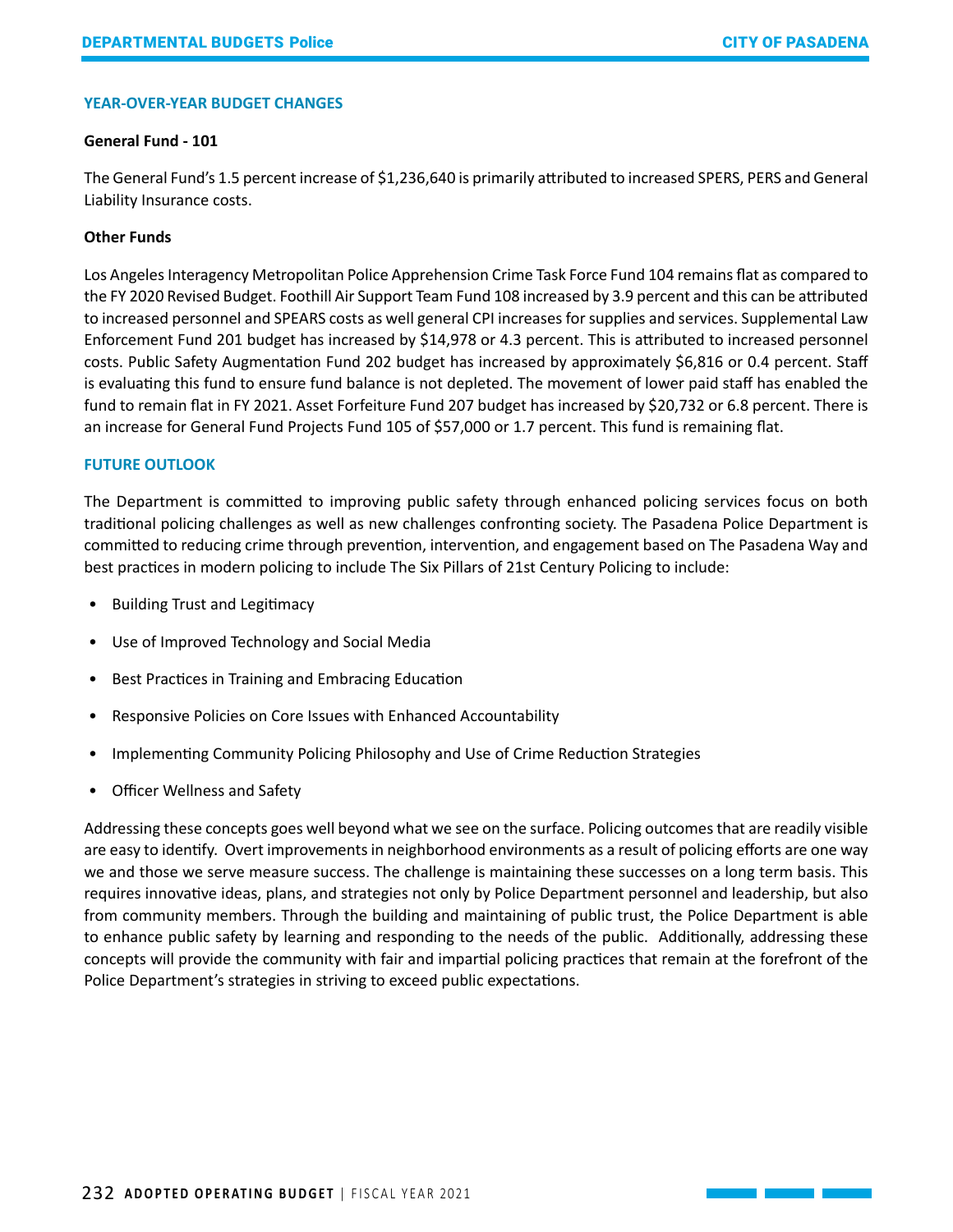Police Department personnel and leadership constantly scan the futures horizon for signals of social, technological, environmental, economic, and political issues that impact the community and the Police Department. By conducting these scans, we are able to put programs into place today so we are better equipped to handle the challenges of tomorrow. Meaningful community engagements and the Chief's Community Advisory Council are examples of how the Police Department is beginning to address issues related to oversight. This progressive approach connected with the tenets of the Pasadena Way were put into place long before our current conversations regarding the topic on the local and national level.

Finding solutions to better manage the homeless population, traffic concerns, and developing solutions to chronic neighborhood policing issues remain a priority, and looking to the future is likely to assist the Police Department in these endeavors. Technology is constantly growing around us, and may prove to be the key in analyzing and understanding some of the most vexing social issues that impact not only the Police Department, but the City of Pasadena as a whole. By identifying futures issues, the Police Department enhances its ability to work with the community and other City departments to identify and hopefully outpace issues that will become important and impact us in the future. Additionally, the use of these techniques may allow the Police Department and the City to shape a desired future rather than one that is cast upon us. A recent example of this is the restructuring of the Police Department. Led by Chief Perez, the Police Department has been reorganized in an effort to serve the community not only today, but also into the future.

These efforts require strong fiscal management and budget forecasting to achieve many of these goals. In balancing these challenges, the Pasadena Police Department will continue to defund 5.0 Police Officer FTEs to meet our goals. The Department will utilize methods such as grant funding and regional partnerships to continue to develop new policing models for the future. The Department recognizes the need to develop strategies to fund future projects and provide effective policing services, improve equipment, and upgrade technology.

The Police Department will develop funding strategies to provide specialized internal community and police-based training, including de-escalation training, to continue the professional development of all employees. This assists in building and maintaining public trust and allows the Police Department to be transparent in its approach to policing. Professional development also ensures that the Police Department will continue to recruit and retain the best trained and prepared employees in Los Angeles County. The fiscal outlook and organizational strategies will enhance the Pasadena Police Department and ensure better policing practices, accountability, and increase trust and confidence throughout the community.